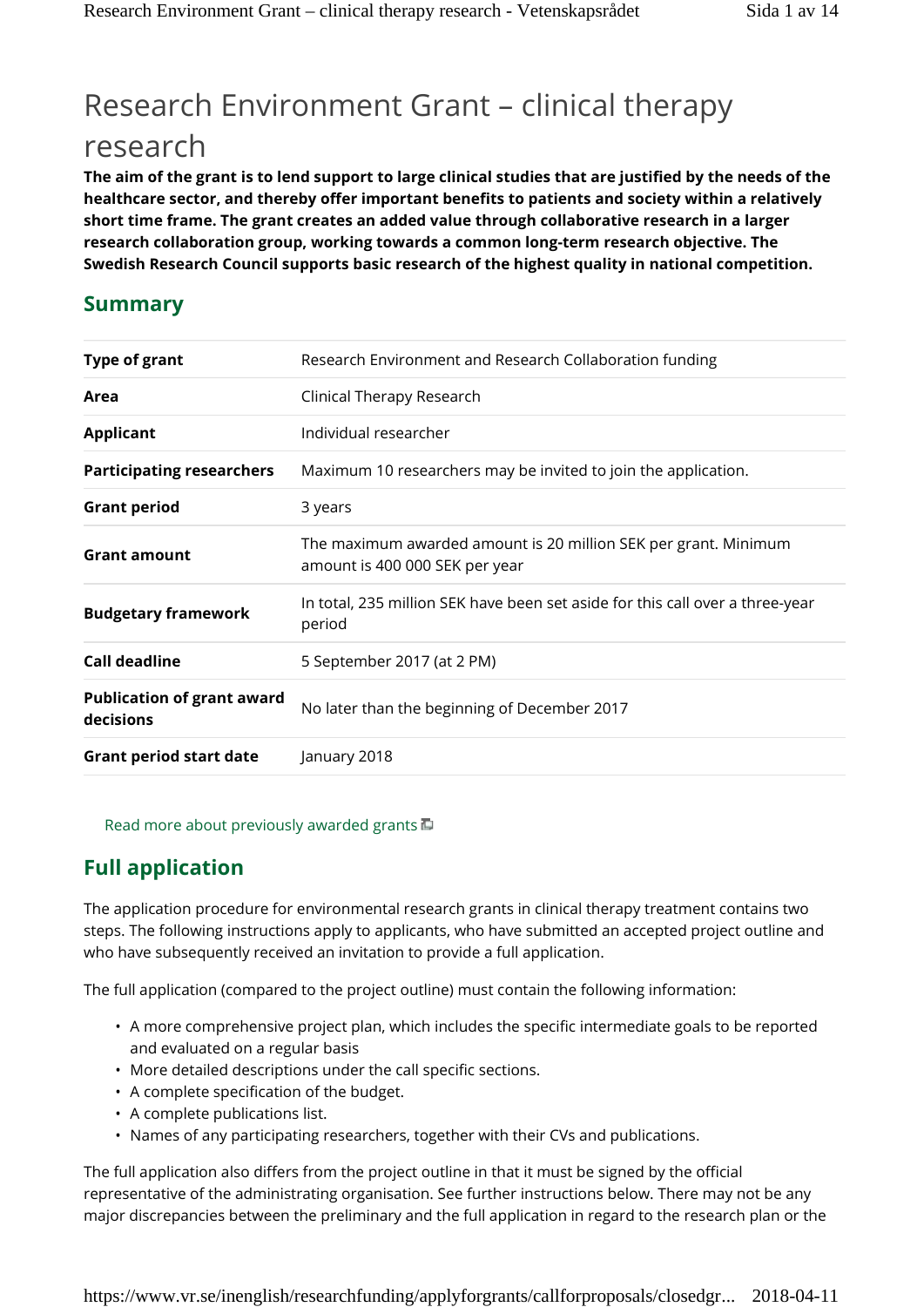budget unless such has been raised by the review panel and communicated in the written statement to the applicant.

Here you can find the call text for project outline.

Here you can find instructions for reviewers for assessment of your application.  $\Box$ 

Please read the guiding questions used by the reviewers for assessment of your application on page 9-11 in the "Instructions for reviewers".

# **Eligibility criteria for grant applications**

You must fulfil the requirements set out below to be eligible to apply for the grant. We will carry out controls in order to ensure that applications that do not adhere to the eligibility criteria are rejected from further processing.

### **Focus**

The research must be clinical and require access to health care facilities and resources. It must also be justified in view of the healthcare needs, and offer patient and societal benefits. The research may include areas such as prevention, diagnostics, treatment, follow-up, implementation, care and rehabilitation. National cooperation is a requirement when applying for this grant. Projects relevant to this call are patientoriented clinical studies with the delivery of reliable and implementable results that can offer large benefits to patients and society in a relatively short time period of approximately five years after the project ends. Of the funds set aside for this year's call, a proportion shall be allocated to projects that fulfil identified and prioritised knowledge needs.

### **Applicant**

The Research Environment Grant in Clinical Therapy Research is open to individual researchers. You are the project leader and scientific supervisor of the project and your active participation in the project must at least equal 20 percent of a full-time employment. You must be employed as a clinical practitioner in Sweden when you submit the application, e.g. as a physician, nurse, dentist or physiotherapist, and the employment must at least equal 20 percent of a full-time employment. Your employment should be described under the heading Clinical employment (cf. instructions below).

The grant will be administered by a Swedish HEI, or another public organisation in Sweden that fulfils the Swedish Research Council's requirements for administrating organisations.  $\Box$  Please note that you will not be able to apply unless your organisation is an approved administrating organisation

You must hold a Swedish doctoral degree or an equivalent foreign degree awarded no later than at the deadline of this call. The date of issue will be considered to be the point in time when all the requirements of the degree were fulfilled (for example mandatory courses, the oral public defense of the doctoral thesis and the approved doctoral thesis).

If you are awarded funding, you must be employed by the administrating organisation when the grant period begins and then during the grant period unless the Swedish Research Council, the administrating organisation or another employer (where applicable) agree otherwise. The employment must at least equal 20 per cent of a full-time employment. You do not have to be employed by the administrating organisation when the application is submitted.

The major part of the research in the application must be conducted in Sweden.

### **Participating researchers**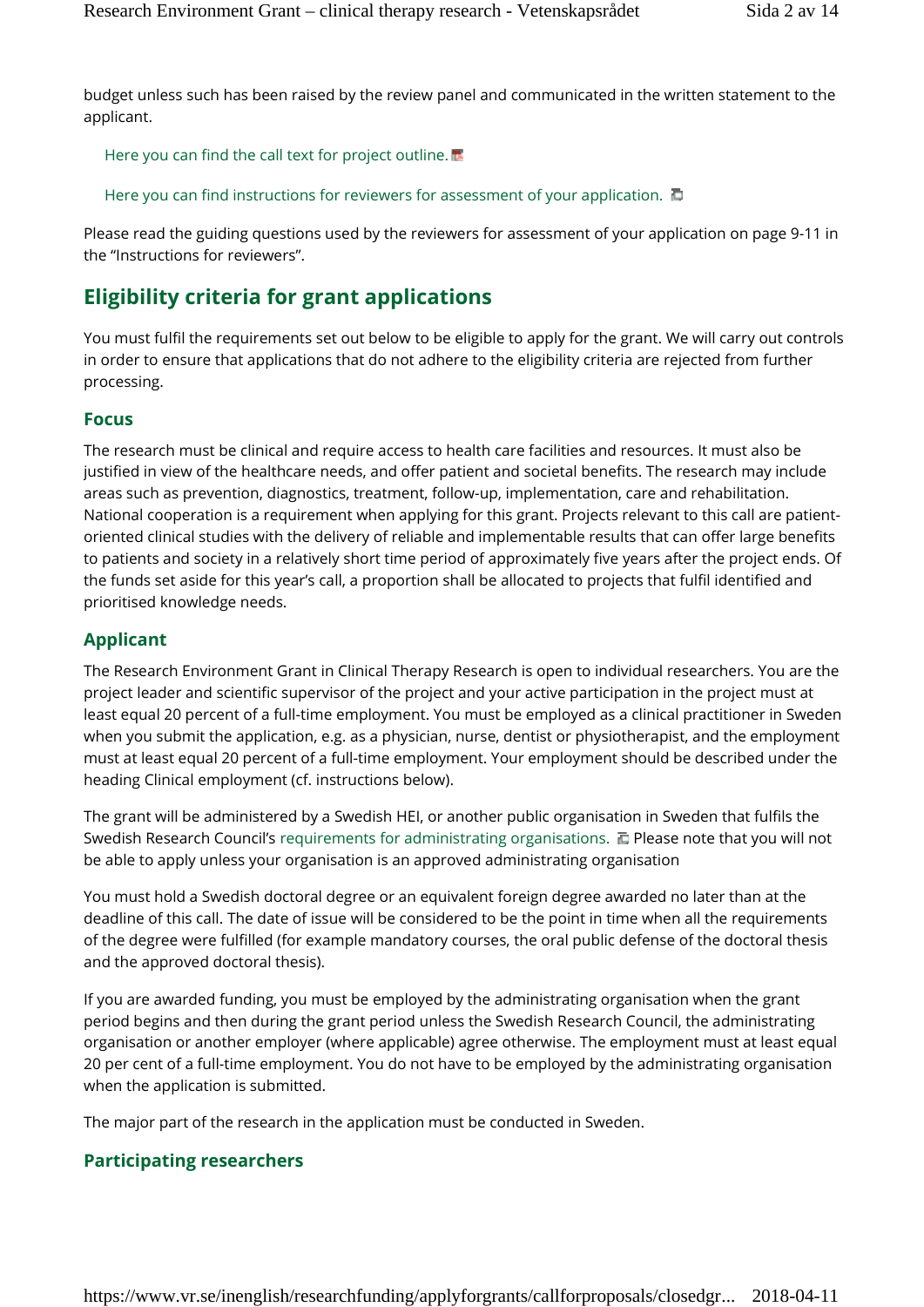You may include up to ten participating researchers in your application, i.e. researchers with a doctoral degree or equivalent competence whose scientific competence will be crucial for the implementation of the proposed research activities. The participating researchers do not have to be employed by a Swedish HEI.

Participating researchers will themselves have to enter the required information into the application system, and link it to the application. Other collaboration partners (where applicable) and their roles shall be presented in the research plan (see instructions under Research plan below).

### **Costs and grant funding**

The applied grant may be used to cover all kinds of project-related costs, e.g. salaries (including your own salary, however corresponding to your dedicated time in the project as a maximum), rental and property costs, operating costs (e.g., consumables, travel costs including visits to research centres, publishing costs and minor equipment) and depreciation costs. The grant may however not be used for scholarships. If a doctoral student takes part in the project, the grant may not be used to pay for his/her teaching hours. Only additional costs in connection with clinical studies are covered by the grant, not other health care costs.

The maximum amount you may apply for is 20 million SEK in total, including indirect costs. The minimum amount you may apply for is 400 000 SEK per year.

The Swedish Research Council expects the administrating organisation to cover any cost exceeding the awarded amount.

### **Grant period**

The grant is awarded for a period of three years, starting from January 2018.

First payment is made in December 2017, at the earliest.

### **National collaboration**

National cooperation is a requirement when applying for this grant. National cooperation involves cooperation between e.g. several county councils/regions and universities and the innovative companies in the medical sector which operates in Sweden with regard to making the studies and its results effective. The collaboration should proceed from a specific need of interaction. The need could be to ensure a sufficient patient material. Other needs for collaboration may relate to access of high quality data material, equipment or specific skills in several subjects.

# **How do I apply?**

You apply electronically through Prisma  $\Box$ , which is the application system used by the Swedish Research Council. You create an application in the Prisma system by filling out the text fields, retrieving information from your personal account, and by enclosing the required appendices.

In order for you to be able to apply, your organisation must have become an approved administrating organisation  $\Box$  and created an organisation account in Prisma.

Most of the required steps in the Prisma system are described in the User Manual and the FAQ answers . We advise you to have a look at these documents when you write your application.

### **Creating a personal account in Prisma**

Before you can apply, you must create a personal account in Prisma  $\Box$ , where you will store your personal data and your cv. The information only has to be entered once, and may subsequently be supplemented or amended whenever necessary. Since foreign experts are involved in this call, we ask you to enter text in **English** in your CV data. The account will also enable you to register your publications for future use. Please note that publications stored in your account cannot be transferred to the application form. This is due to the fact that the publications function is still under development and has not yet been implemented in the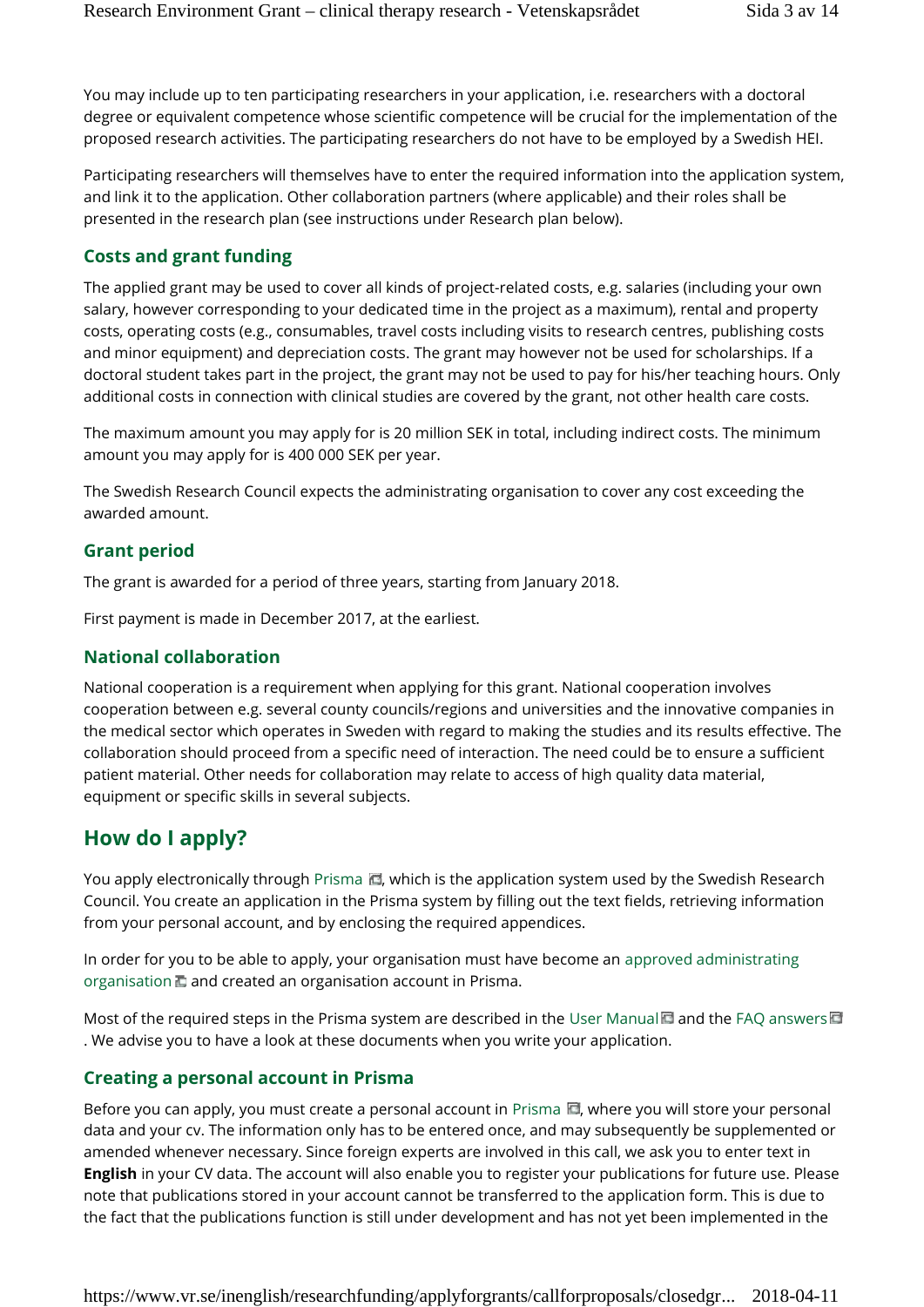Swedish Research Council's calls. The publications list must therefore be presented in the form of an attached PDF file (see instructions under Publications below).

Please remember to create your personal account well in advance. The applications that you register in Prisma will be linked to your personal account.

Any other participants, who will be involved in the preparation of the application must also create an individual Prisma account, and agree to their participation. Once that has been done, they will be able to link their account data to the application.

### **Text**

Some text fields are formattable, which means that in those fields you can change the font and size and insert certain tables, formulas and symbols. If you have written the text in advance using Microsoft Word, you will also be able to copy paste the text and keep the initial formatting. Pictures can however not be inserted into the text fields. We recommend that you use the fonts Arial, Calibri or Verdana.

All text fields have limitations as to the number of characters and this will be illustrated by means of a character counter. If you use too many characters you will not be able to register the application.

### **Attached documents and appendices**

An appendix designed according to the instructions provided shall be attached to some fields. The appendix may only consist of one file, and you can only attach documents in a PDF format. All appendices are limited in terms of file size and number of pages. You will not be able to attach a file that exceeds the stated maximum limits.

### **Signing**

Both you, as applicant, and the official representative of the administrating organisation, must sign the application electronically in the Prisma system. More information can be found under the tab Registering the application below.

# **What must the project outline contain?**

We ask you to familiarize yourself with the application form in Prisma at the same time as you read through the instructions below.

### **Language**

Foreign peer reviewers participate in the scientific assessment of the applications. To guarantee a wellfunctioning procedure and a level playing field in the review process, we therefore ask you to submit your application in **English**.

### **Application subsections**

The application form contains the following tabs:

- Descriptive data
- Research description
- Call specific information
- Budget and research resources
- Publications
- Administrating organisation
- Participants
- CV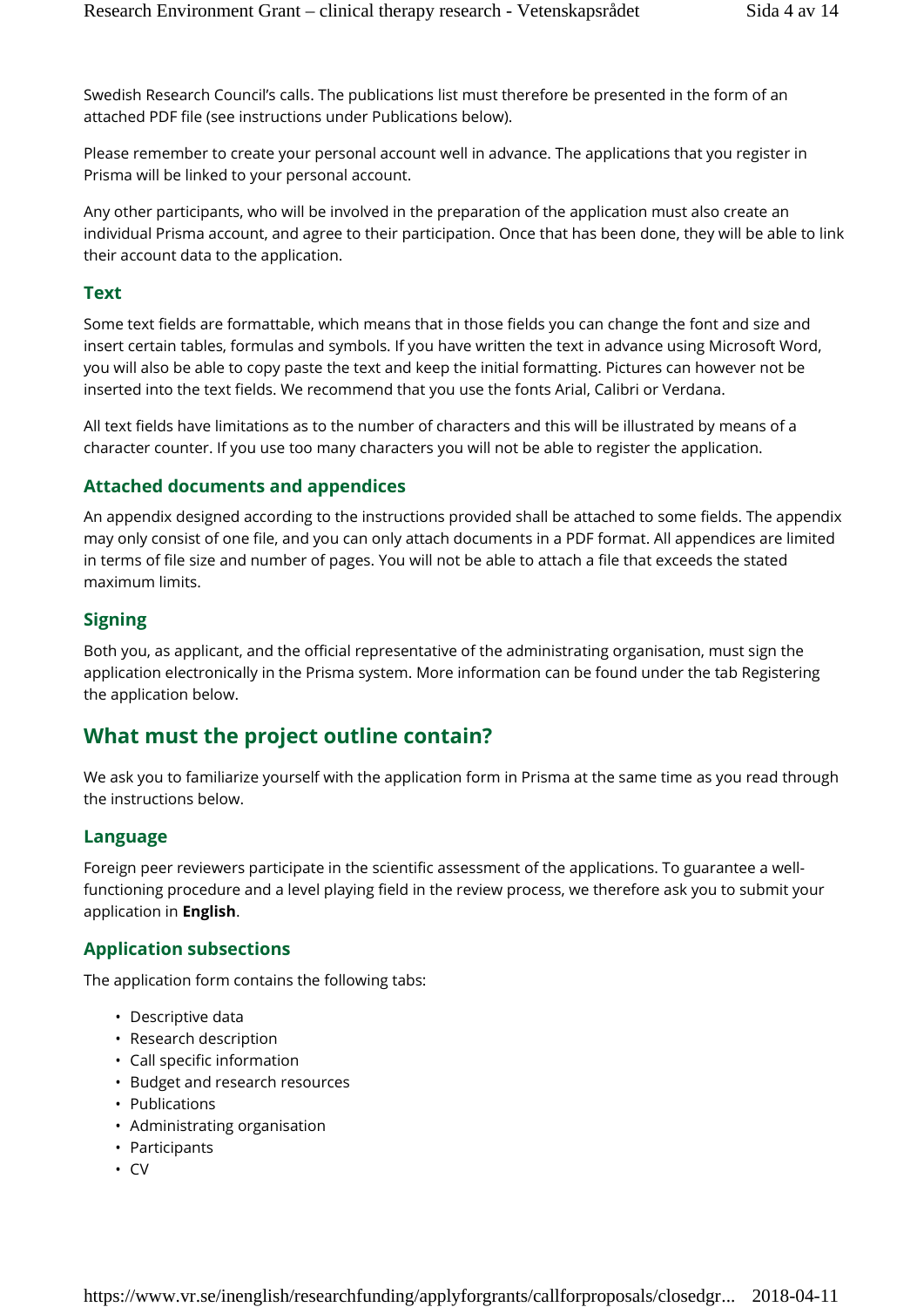Below you will find an outline of the information required under each tab. Mandatory information is marked with an asterisk\* in the Prisma system.

### **Descriptive data**

Under this tab, you are requested to list the project title in Swedish and English, and to select SCB classification codes and keywords. In this section, you are also requested to provide an abstract and a popular science description (cf. instructions below).

### *Abstract*

The research plan abstract should contain a short description of:

- The research activities to be undertaken.
- The specific objectives of the research project in an overall project design, including patient selection, variable selection, data collection and analysis, and time table. Please use the PICO format (population/intervention/control/outcome) for controlled studies.
- The direct patient benefits of the planned research.

The abstract should include a brief outline of the aim and the implementation of the research activities. Please use a language that can also be understood by somebody with a different scientific background.

The outline may contain a maximum of 1,500 characters, including blank spaces (approximately one third A4 page in Arial, size 11, single spacing).

#### *Popular scientific description*

Describe the project in a way that makes it possible to understand for a person not familiar with the subject. Describe why and how the research will be conducted, and explain in what way the new knowledge might be important and result in benefits for patients and society.

The popular scientific description is an important tool for us when we provide information about research financed by the Swedish Research Council. If your application is approved, we therefore reserve the right to use the description for information purposes.

**Please note:** Unlike the rest of the application, the popular scientific description must be written in Swedish.

The description may contain a maximum of 4,500 characters, including blank spaces (approximately one A4 page in Arial, size 11, single spacing).

### **Research description**

Under this tab, please enclose you research plan, describe ethical considerations and give an account of any previous projects funded by the Swedish Research Council.

### *Ethical considerations*

Present the ethical issues raised by the research, and explain how they will be addressed in the research activities. Ethical considerations for the handling of personal data is mandatory and should be addressed in this call.

### *Research plan*

Please attach your research plan in a PDF format. Please observe that the appendix may only contain one file, with a maximum size of 10 MB.

The research plan should consist of a short but complete description of the research task. The research plan should be given a forward-looking focus and may comprise a maximum of ten paginated A4 pages in Arial,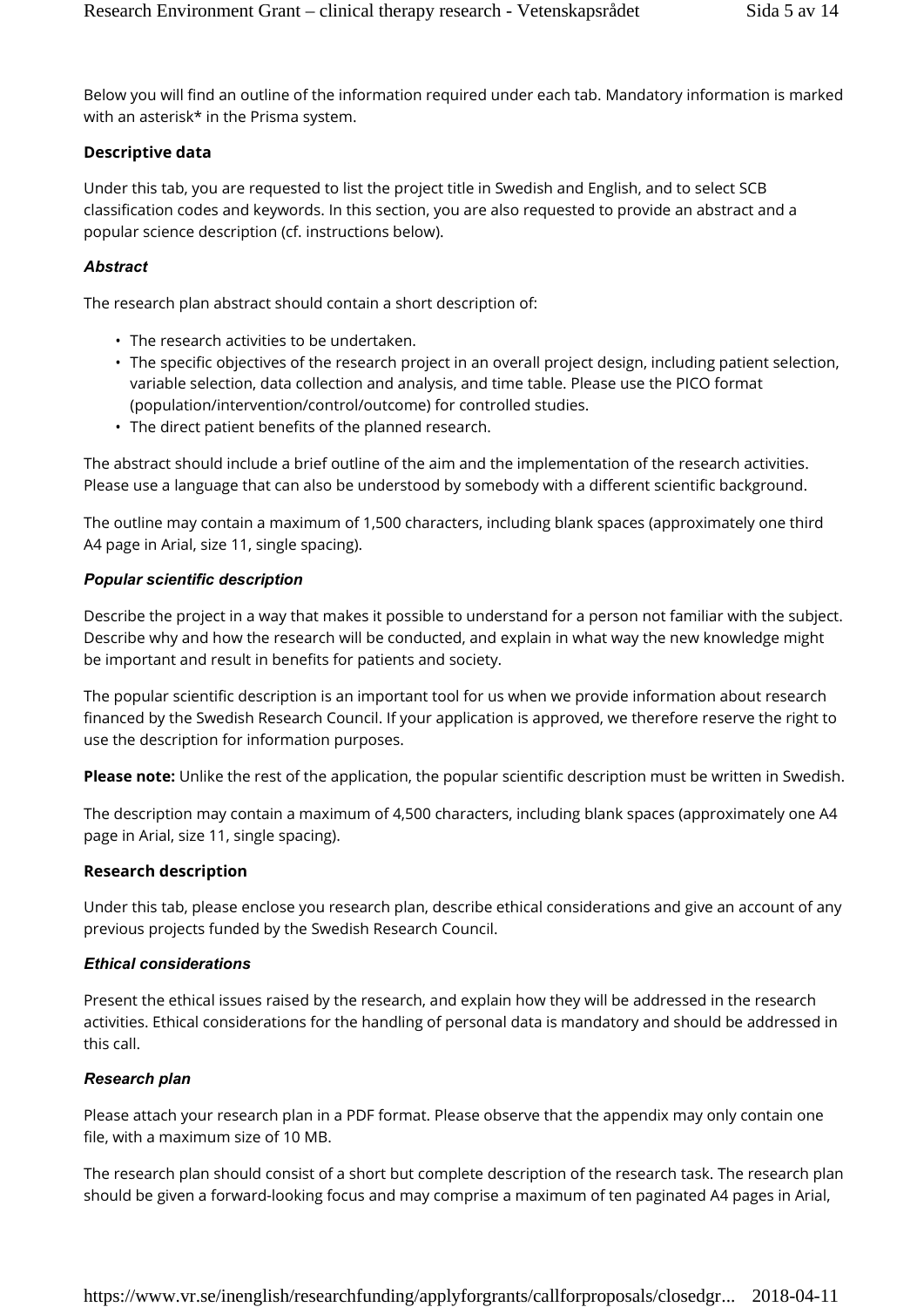font size 11, single spacing, including references and any images**. You will not be able to attach an appendix that exceeds the stated maximum number of pages.**

We ask you to write the research plan in **English**.

The following information must be included under separate headings in the research plan, listed in the given order:

#### • **Purpose and aims**

The research project should comprise a large multicenter clinical patient-centered study. Present the research problem and the main purpose as well as a short scientific background that justifies the project. Describe the main research question(s) and the primary endpoints.

#### • **Survey of the field**

Outline briefly (maximum half an A4 page) the background for the research field of evidence-based knowledge and current clinical practice. Mention briefly systematic reviews, national and international guidelines and/or identify knowledge gaps which justifies the need of more research. Please exclude overview of preclinical and technical data and the burden of disease.

#### • **Research questions**

Structure the purpose in terms of research questions. What is to be studied, and on whom? Please specify the primary variable (primary outcome) of each research question and of any secondary variables as well. The primary variable should be patient-oriented. In treatment effect studies, the effect variable (e.g. difference or percentage change in the primary variable) should also be specified. Justify any use of surrogate variable (surrogate endpoint).

#### • **Variables and measures**

Describe how each variable will be measured/recorded, in particular, how the measured values will be used in the description and analysis for example, continuous data, binary, categorical, differences, percentage change. What is the role of the variable: is it a primary, secondary, background or explanatory variable? Variables such as quality of life, pain, etc. are commonly assessed on questionnaires/rating scales of various kinds. Specify the dimensions/sub-variables of multidimensional questionnaires, as well as the type of scale-categories (e.g. numeric, verbal, VAS), and also how the data will be used in the study. Please include appropriate reference to the questionnaires/rating scales.

#### • **Study design**

Summarize the specific objectives of the research project in a well specified project design and justify why the proposed design is the most appropriate for the research question. Plans for any interim analyses shall be stated.

For intervention studies, all treatments should be described in detail regarding for example type (s) of treatment, dose, monitoring periods, evaluation etc.

For controlled trials (RCTs), PICO (Population / Intervention / Control / Outcome) can be used. In controlled cross-sectional studies describe the treatment for the control group. It is not enough to only indicate the standard treatment. Any differences between the routine treatments of the participating clinics should be clearly described.

For cohort/observational studies, possible confounders should be identified. Describe how these confounders should be managed.

For crossover studies, where the patient is his/her own control, describe the planning of the different treatment periods and how the risk of "carryover" effect etc. should be taking into account.

For longitudinal studies, motivate the choice of repeated follow-up sessions. It should be clear which follow-up session that is related to the main outcome of the study.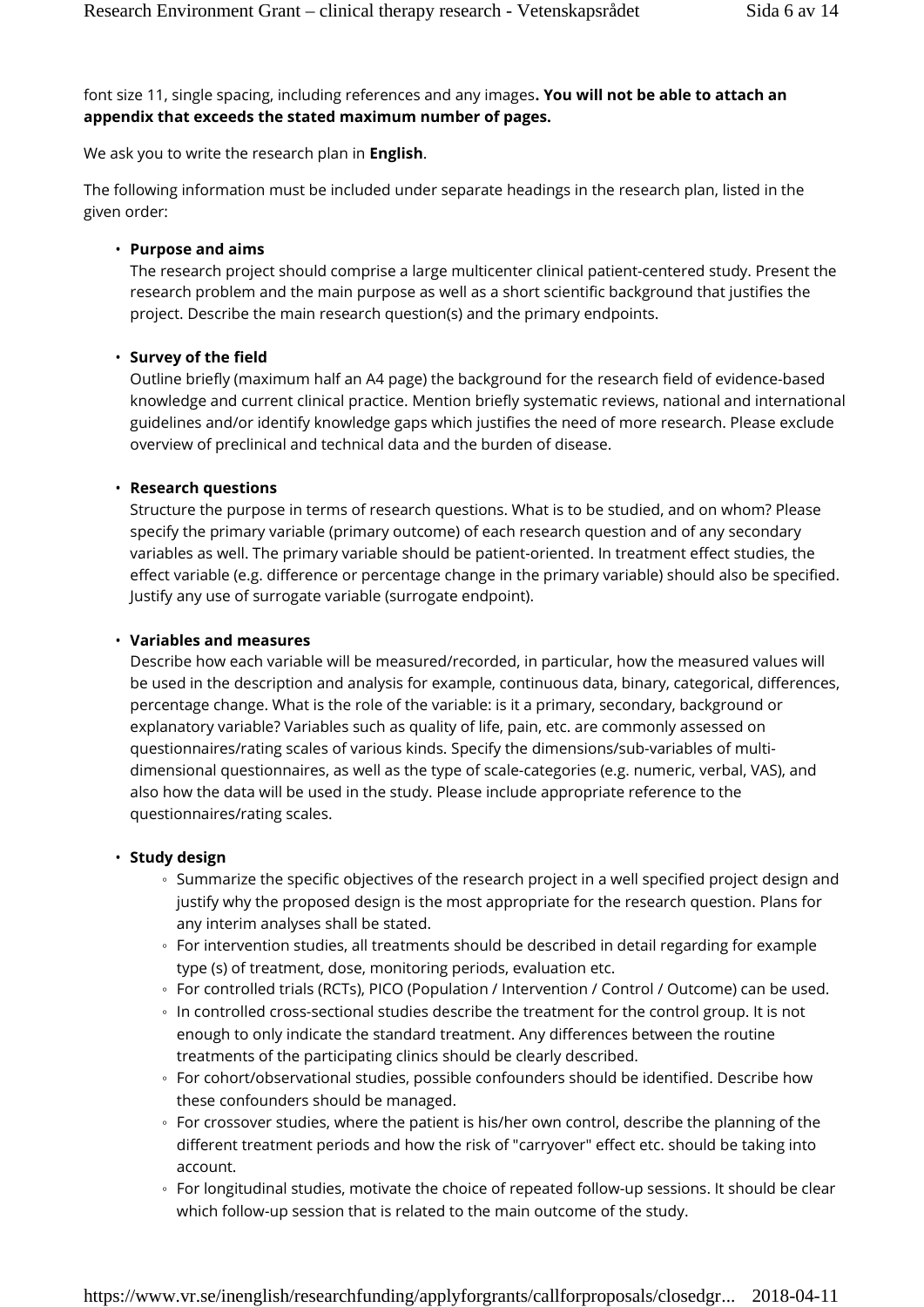Describe in detail the data collection for register-based studies where patient data is retrieved from the register. All variables shall be stated. For subjectively-based variables, such as PROMs (Patient-Reported Outcome Measures), it is not sufficient to list the names of the questionnaires. It is important to take into account that the registry data of the same variable could have been registered using different types of measuring instruments/assessment forms, which results in non-comparable data.

You should also outline the project organisation and the roles of the participating researchers/hospital and clarify your own and any other researchers' roles in the project. Please limit the references to maximum half an A4 page.

#### • **Estimated sample size and power**

Explain and justify the smallest difference in treatment effect/primary outcome variable between control and treatment (or equivalent) that is clinically relevant to detect and estimate the sample size of the study/sub-studies. Specify the estimated drop-outs based on references from previous studies or registries if possible. Calculate the power of the study for the planned sample size taking account of the estimated drop-out and where appropriate planned interim analysis. The distribution of patients at the participating clinics should also be considered in the estimation of sample size. Also describe, where applicable, how patient compliance to treatment can be monitored.

#### • **Material: Patient selection – population, sample**

Briefly describe the inclusion and exclusion criteria for the patient selection. Also describe how the participating clinics contribute to the patient selection. How are the differences in routine treatments handled that could affect the study results? In the selection of patients from the register, indicate the chosen register and consider the risk of systematic under or over registration of patient groups for the inclusion and exclusion criteria.

Randomization: Describe the randomization method and specify who is responsible for the randomization. Also indicate for whom (patients, physicians, assessors) the randomization is blinded and justify any exceptions.

#### • **Statistical analysis plan**

Each research question should be linked to a statistical analysis design that is based on the specified variable selection, the methods for data collection and planned management of data for statistical description. The choice of statistical analysis (hypothesis testing) and/or modelling, quality assurance or similar shall be clearly stated. The criteria for any interim analyses shall be stated. It is not enough to set general concepts such as parametric, non-parametric method, descriptive statistics or standard methods for analysis. Note that the normal distribution can be a possible probability distribution for symmetric quantitative data but never for data from assessments of the questionnaire.

How will dependent data be handled, for example within the group and/or between groups? Which statistical methods are planned for complex data from questionnaires and other subjective assessments, which generates superior category data? How will longitudinal data and drop-out be handled?

Specify who is responsible for the statistical analysis plan!

#### • **Specific intermediate objectives**

Present the specific intermediate objectives to be reported and evaluated 18 months after the start of the project. The purpose of the intermediate evaluation is to make sure the project is on schedule, e.g. that the timetable is respected, the patient recruitment corresponds to the expected level and that the quality of the data set is sufficiently high. Examples of intermediate objectives are: the date of approval of the ethical permit, the number of patients included and/or the share of patients with full baseline data (that is to say the actual sample size).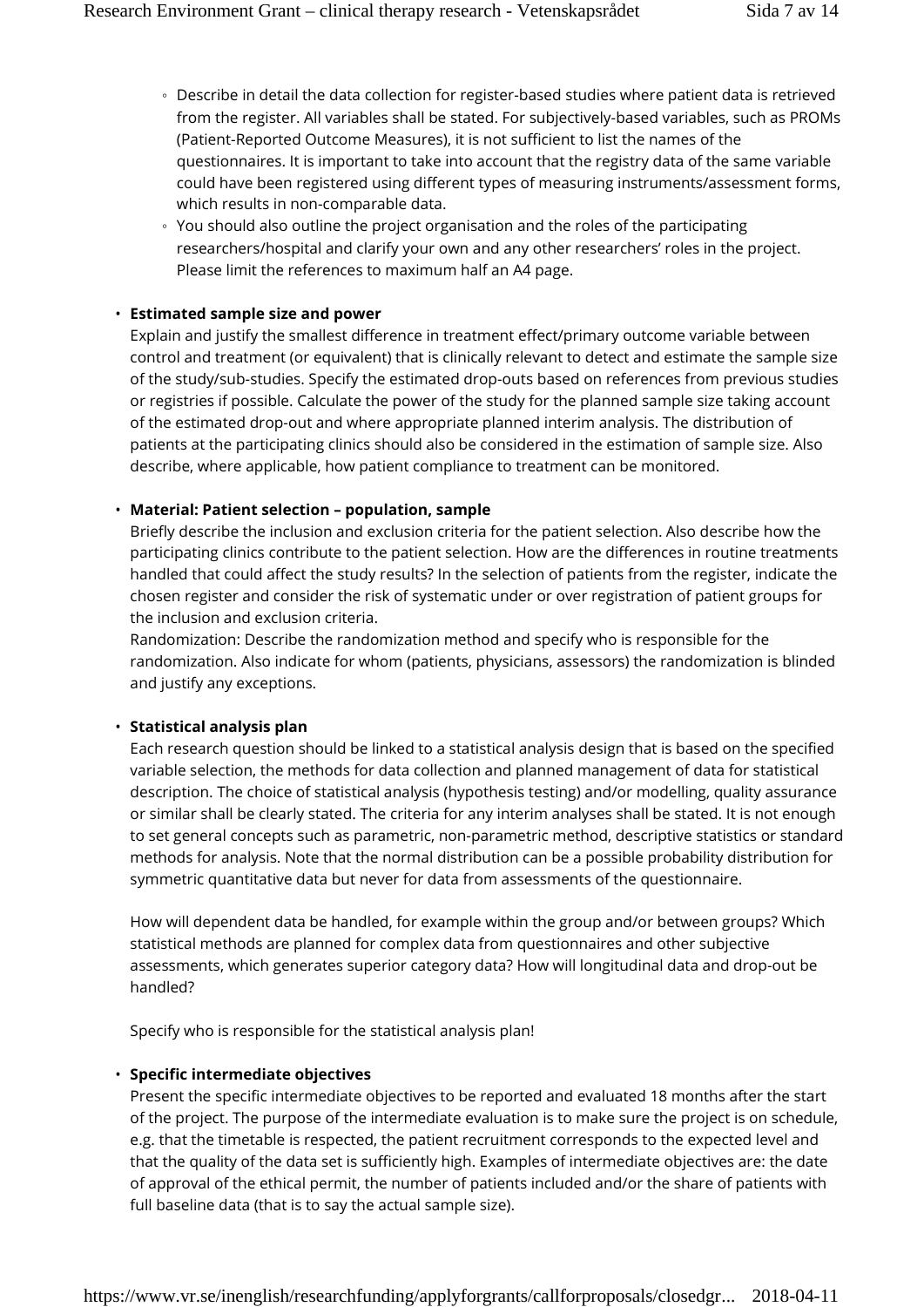Provide information on the following points under a separate heading if you consider them relevant to your application:

- **Equipment**. Describe the basic equipment that you, and the team, will have at your disposal for the project.
- **Need for infrastructure**. Specify the need for international and national infrastructure within the project. Also specify the need for local infrastructure if such equipment depreciation costs are included in the application. Read more about research infrastructure supported by the Swedish Research Council 面.
- **Other applications or grants.** If you are applying or intend to apply for several research grants, you need to clarify how the projects relate to each other. This also applies if you have an ongoing grant from the Swedish Research Council with a grant period that wholly or partly overlaps the one you are applying for. You should also justify why you are submitting one or several further applications. Please account for the relationship with any other applications to or grants from other funding bodies (from you or another researcher) for the same project concept.

#### *Justification of changes in the application*

Describe the changes that have been made in the full application based on the feedback the project outline received from the review panel. If the change/changes could not be made, explain why!

The outline may contain a maximum of 4,000 characters, including blank spaces (approximately one A4 page in Arial, size 11, single spacing).

#### **Call specific information**

#### *Clinical significance and health economic aspects*

Describe how the project findings - in terms of patient benefits - are expected to be of practical clinical use in the relatively near future (approximately five years after the end of the project). Specify and explain in what ways the expected findings are being requested by patients and other stakeholders. Factors such as prevalence, the severity of the disease and the social costs should be weighed in the description of clinical relevance.

Describe how the project findings may contribute to a better use of the resources in the healthcare sector and to general societal benefits. Give a clear outline of the expected financial implications of the project results.

The outline may contain a maximum of 4,000 characters, including blank spaces (approximately one A4 page in Arial, size 11, single spacing).

#### *User involvement*

Describe in what ways users have been consulted in the planning of the study and the choice of endpoints. Users are the patient groups, patient organizations, family members and others who may benefit from the research findings. If you (or somebody else) have made a prioritization list of the existing knowledge gaps in the field, together with the users, you should provide an account thereof. For more information on prioritization processes involving users, we refer to the James Lind Alliance . Also in the case of the scientific question being prioritized by, for example, James Lind Alliance, national user involvement is crucial in order to ensure that the patient perspective, as well as needs are taken into account when choosing outcome variables of the study.

The outline may contain a maximum of 4,000 characters, including blank spaces (approximately one A4 page in Arial, size 11, single spacing).

#### *Implementation*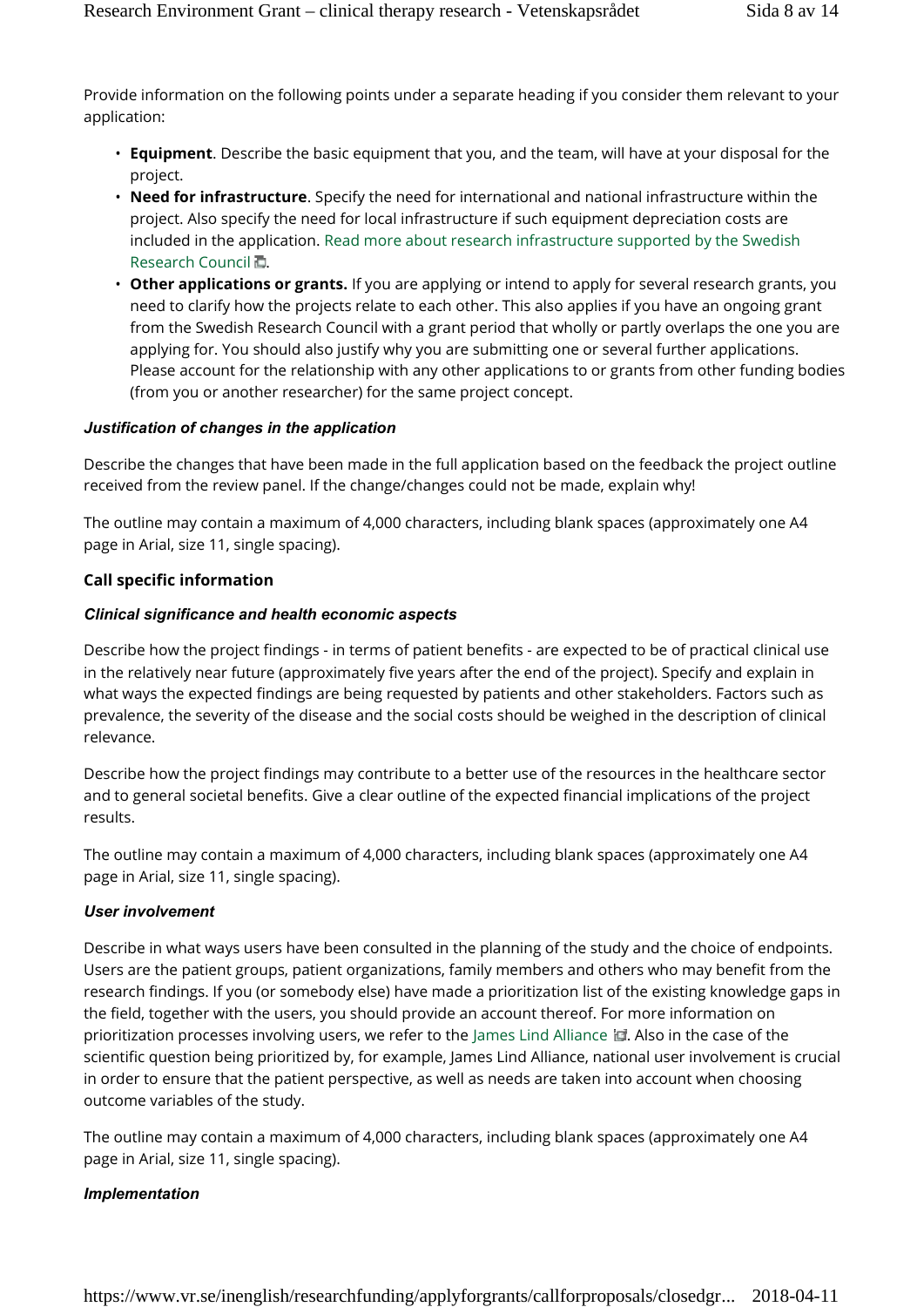Describe how the expected results of the envisaged research could be put to use and be implemented in the healthcare sector. Include a clear level structure and a timetable for the implementation. Propose clinical endpoints that could be used to measure the implementation.

The outline may contain a maximum of 4,000 characters, including blank spaces (approximately one A4 page in Arial, size 11, single spacing).

#### *National collaboration*

Present the Swedish counties/regions, other researchers and companies that will take part in the project. Collaboration with any potential foreign counterparts should also be described. Present the positive impact of the collaboration e.g. to ensure a sufficient patient material, access of high quality data set, equipment or special skills in several subjects.

The outline may contain a maximum of 4,000 characters, including blank spaces (approximately one A4 page in Arial, size 11, single spacing).

State the number and names of the Swedish counties/regions that will contribute to the recruitment of patients in the appropriate fields. Please make sure the number of counties/regions corresponds to the number of names selected for the participating counties/regions.

### *Clinical employment*

In order to be eligible to apply for the research environmental grant in clinical therapy research, you must be employed as a clinical practitioner in Sweden, for example as a physician, nurse, dentist or physiotherapist. The employment must at least equal 20 percent of a full-time employment. Describe how you fulfil these requirements.

The outline may contain a maximum of 750 characters, including blank spaces in Arial, size 11, single spacing.

### **Budget and research resources**

Under this tab, you are requested to include staffing costs, other costs and other project funding sources (where applicable).

### *Project staffing*

Specify the dedicated time in the project (as a percentage of full-time employment) for all project staff members, i.e., for yourself, any participating researchers and other personnel. Your dedicated time as project leader must at least equal 20 % of a full-time employment.

You must also include salaries for which you request funding, for yourself and/or other project staff members. Quote the amounts both in proportion to the full-time monthly salary and as actual annual earnings (including social security contributions). Quote the rounded amounts in SEK.

#### *Other costs*

Describe other project-related costs (e.g. rental and property charges, operating costs and depreciation costs). Quote the rounded amounts on an annual basis. Only additional costs in connection with clinical studies are covered by the grant, not other health care costs.

You may evoke depreciation costs relating to equipment that will be used in the project, provided that:

- The equipment has an economic life span of at least three years.
- The acquisition value of the equipment exceeds a certain threshold (please turn to your administrating organisation for information on the amount used by your department).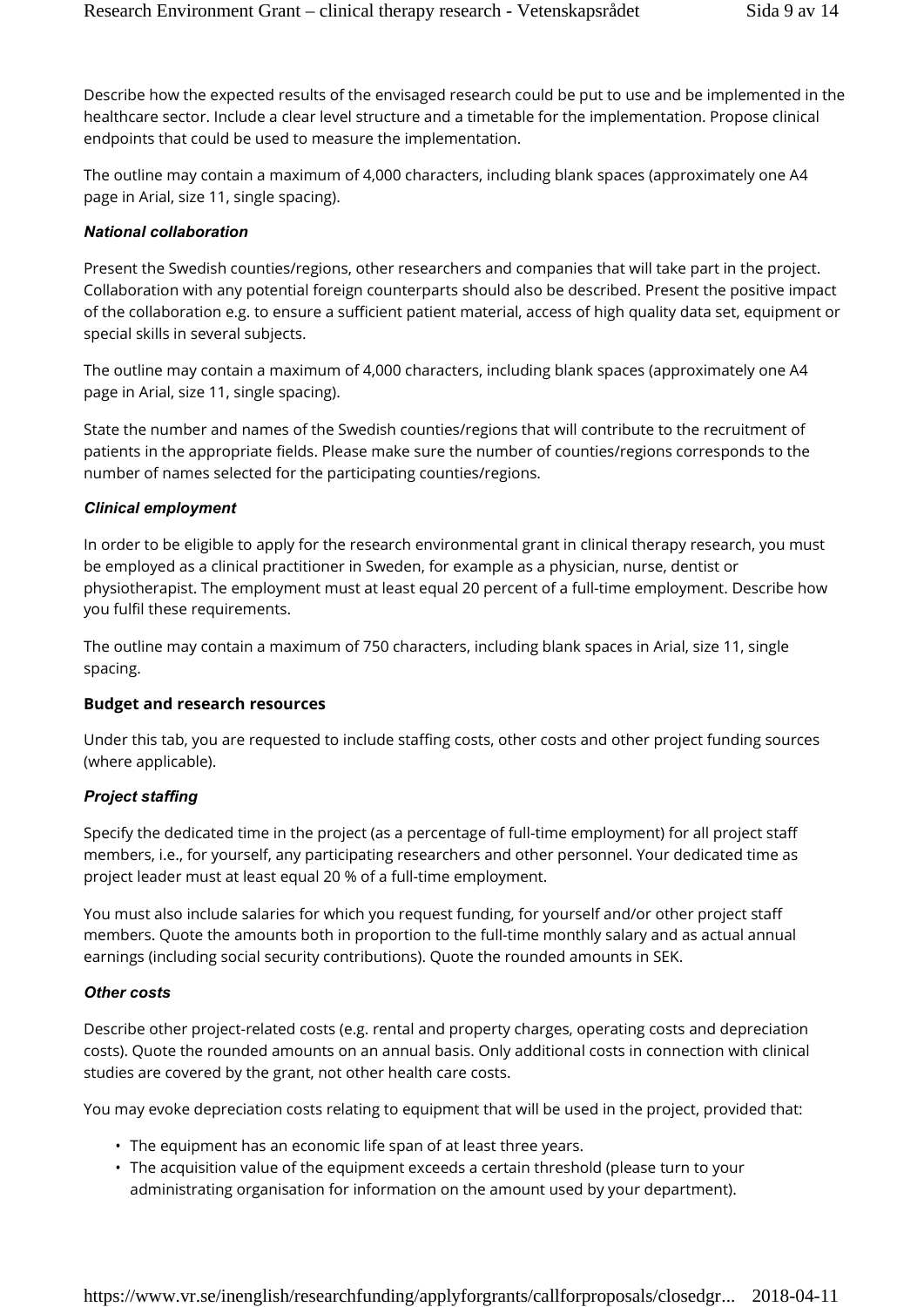• The equipment need for the proposed project cannot be met by means of freely available national or international infrastructure.

### Read more about research infrastructure supported by the Swedish Research Council  $\Box$

You may only evoke the part of the depreciation costs that corresponds to the use of the equipment in the project for which you request funding. You may not evoke depreciation costs relating to equipment that is fully financed by means of other grants. If you have questions about what qualifies as local research infrastructure, acquisition values, or about how to calculate the depreciation costs, please contact your administrating organisation.

### *Total project cost*

The application system will automatically add up the budget items that you enter in a table. The total amount requested shall also include indirect costs. You will have to add the indirect costs yourself to the table. In this section, you are also requested to add any other additional project costs (for which you do not request funding within the framework of this call).

For questions as to what qualifies as a direct or indirect cost, please contact your HEI.

#### *Explanation of the proposed budget*

Write a brief justification statement for each item in the proposed budget.

The outline may contain a maximum of 4,000 characters, including blank spaces (approximately one A4 page in Arial, size 11, single spacing).

#### *Other funding*

List any other funding (either subject to an application or awarded) besides the funding requested under this call. Quote the rounded amounts in SEK.

### **Publications**

Under this tab, we ask you to attach your and any participating researchers' (where applicable) publications lists in a PDF format. Please observe that the appendix may only contain one file, with a maximum size of 10 MB. If the attachment contains several files, you will therefore have to join them into a single file.

Each list shall include publications made in the last eight years and the five publications on each list that are the most relevant to the project shall be marked with an asterisk (\*) In each list, the researcher's name shall be indicated in bold and also be shown in the page header of the list. Sort the publications in each list under the following numbered headings in the given order:

- 1. **Peer-reviewed original articles**
- 2. **Peer-reviewed conference contributions** (the findings presented may not have been reported in other publications).
- 3. **Monographs**
- 4. **Research review articles**
- 5. **Books and book chapters**
- 6. **Popular science publications including. books/presentations**

**Please note:** You shall only include articles (or equivalent) that have been published or accepted for publication. The application cannot be complemented with publications after the call has closed.

#### **Administrating organisation**

Under this tab, you are requested to list the administrating organisation and the project site. The administrating organisation is the organisation that administers and accounts for the funds of the awarded

https://www.vr.se/inenglish/researchfunding/applyforgrants/callforproposals/closedgr... 2018-04-11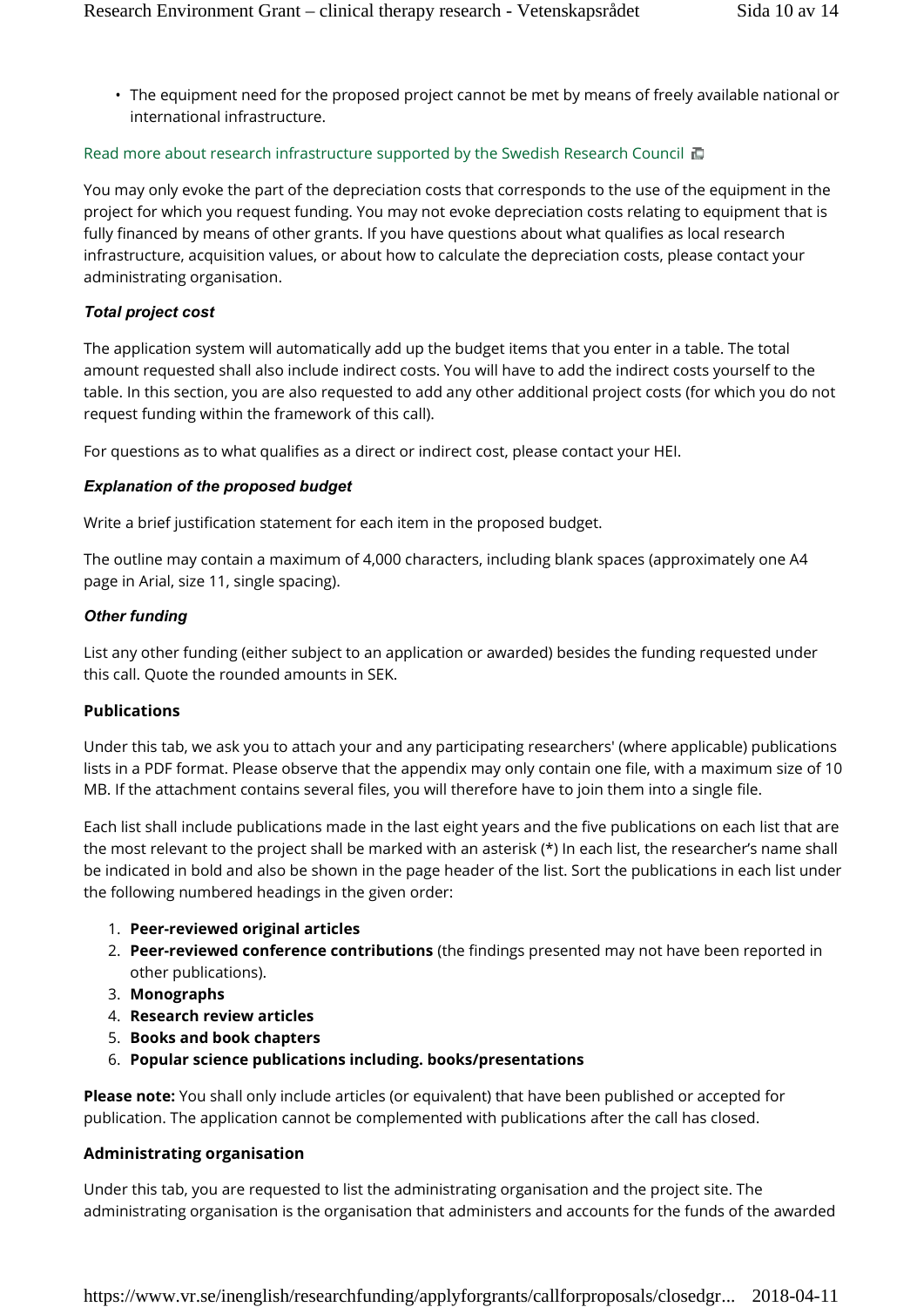project under the terms and conditions laid down. The project site is the organisational unit where the project will be based. The administrating organisation and the project site generally correspond to the HEI and the department where the project leader will be employed.

An application can only be linked to an administrating organisation with an approved Prisma account. Unless your administrating organisation already has such an account, you will have to ask it to apply for an organisation account **H** with the Swedish Research Council.

Please contact your administrating organisation if your project site does not appear on the list. You have to provide the project site information to be able to finalize the registration of the application.

### **Participants**

In this section, you may invite participating researchers and administrators to join the application. By participating researcher we refer to a person involved in the project and whose scientific competence will have a key role in the realization of the proposed research. A participating administrator is a person, who does not take part in the project itself but can help you register and edit information in the application.

You may invite participants, who do not yet hold a Prisma account. Each one of them must however open a personal Prisma account to be able to contribute to your application. All participants must accept the invitation and participating researchers must retrieve and enter their CV data into the application before you can finalize the application registration. Remember to make sure that you use the right email addresses when you send invitations to participants, and that each address is linked to invited person's Prisma account.

Once a participating researcher has accepted your invitation, you may authorise him/her to edit the application.

### **CV**

Under this tab, you are requested to retrieve and enter relevant CV data stored in your personal Prisma account. Participating researchers (where applicable) have to enter their respective CV data into the application.

The following information must always (where available) be provided in each CV and limited to the number specified:

- **Education**: Graduate studies, specialist degree, as well as basic and advanced education.
- **Professional history**: Current employment (including information if it is a permanent position or not) and longer relevant positions you have held, postdoctoral visits (should also be included as a position/employment if applicable), and research exchanges that are relevant for the described research and any longer interruption in the research that has affected your ability to qualify as a researcher.
- **Merits and awards**: Fellowship, supervised persons (postdocs and postgraduate students; indicate the total number for each category and indicate up to 10 persons that are most relevant), up to 10 of your most relevant awarded competitive grants, up to 10 of your most relevant awards and distinctions, as well as up to 20 potential other merits of relevance to the application.
- **Intellectual property:** E.g., patents and freely available computer programs that you have developed, please indicate up to 10 of your most relevant.

### **Registering the application**

The Registering the application tab presents a list of any fields you will have to edit in order to register your application (for example, mandatory fields not yet filled in, text fields containing too many characters, deviations from the allowed project period or budget applied for, etc). The application will not be registered unless you click the Register button.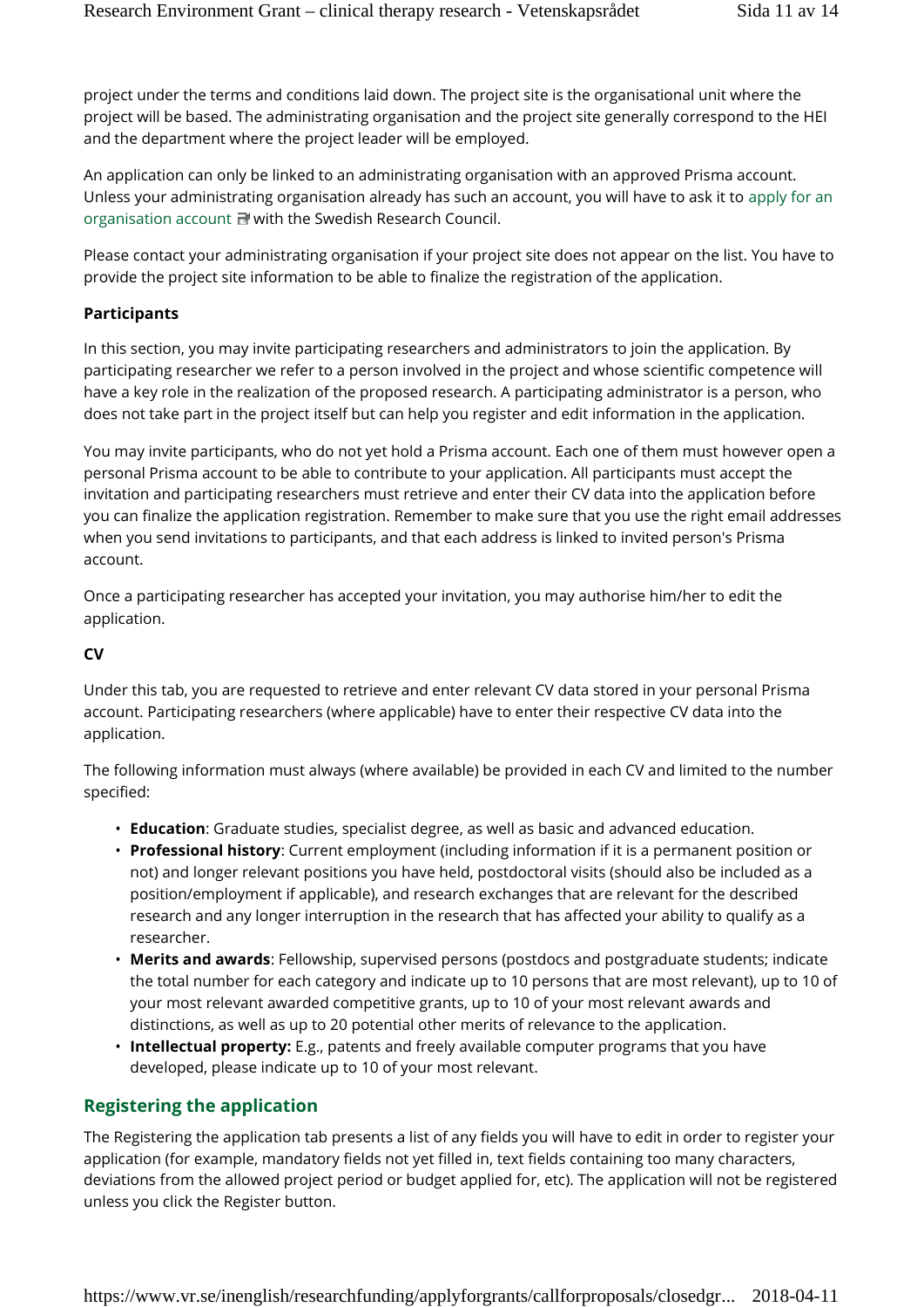Remember to use the preview function in order to double-check your application before submitting it!

**Please note:** All invited participants must accept your invitation before you can proceed to register the application. Invitations that have not been accepted have to be removed. Before registering, all participating researchers (if applicable) must also retrieve CV data from their personal Prisma account to the application.

The registered application can then be viewed in your personal Prisma account, under Applications and Applications and grants in the menu. If necessary, a registered application may be de-registered, edited and re-registered up to the call deadline.

**You are responsible for ensuring that the application is complete, that is to say that the application form is filled out correctly, the required appendices are submitted, and that the requested information is provided in accordance with the instructions. We ask you to only submit specifically requested information. After the closing date, application addenda will only be accepted in cases where we have asked for supplements.**

### **Signing the application**

When you register the application, it will automatically be signed by you in your capacity of project leader. The application must also be signed by the official representative of the administrating organisation in order for it to be considered complete and be processed further in the review process. This representative is normally the head of the department where the research will be conducted, but that will depend on the organisational structure of your administrating organisation.

The signature of the applicant confirms that:

- The information contained in the application is correct and in line with the instructions from the Swedish Research Council.
- Any side-line occupation and/or commercial ties have been reported to the administrating organisation, and that no conflict with the principles of good research practice has been established.
- The necessary permits and approvals are in place at the start of the project, e.g. concerning the ethical review.

The signature of the administrating organisation confirms that:

- The organisation will accommodate the research and the equipment, and employ the applicant during the time period and to the extent presented in the application.
- The organisation approves the cost estimate presented in the application.
- The project will be conducted in accordance with Swedish law.

The parties must have discussed the above-mentioned points before the representative of the administrating organisation approves and signs the application.

**Please note:** The official representative of the administrating organisation must have signed the application in Prisma within a week (seven calendar days) of the application deadline for it to be considered further in the review process.

### **What happens next?**

When the call closes (at 2:00 PM on the final day for submission of applications), the registered application will automatically become final and given a registration number.

Your registered application will automatically be forwarded to the official representative of the administrating organisation, who shall sign the application within a week (seven calendar days) of the application deadline. You will receive an auto-generated email when the application has been signed.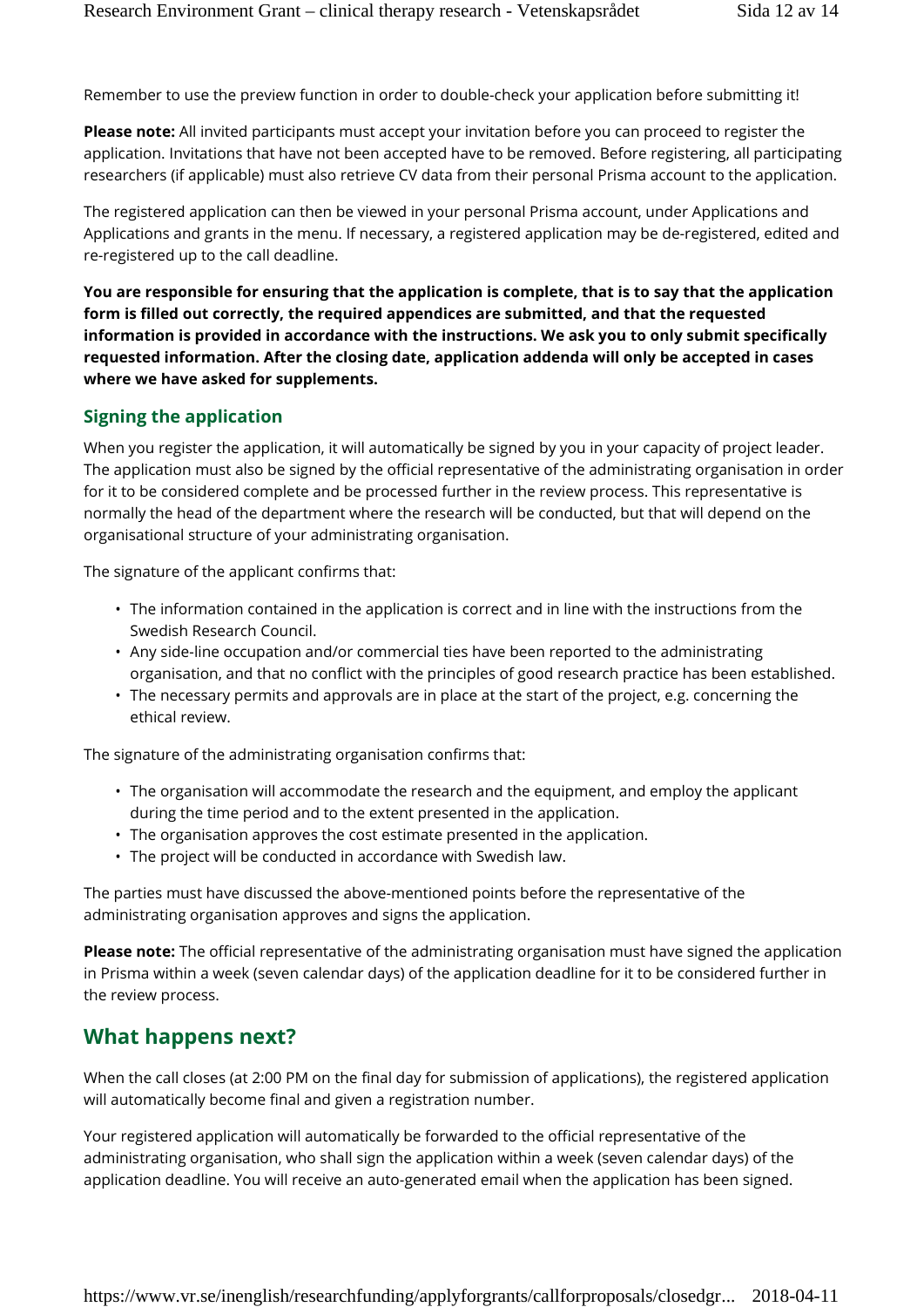You will find information about the status of the application, the registration number and the application signature under the tab Applications and grants in your account.

### **Scientific evaluation**

The scientific assessment of the application will be made by active researchers. These peer reviewers evaluate each application (in competition with the other applications) on the basis of the assessment criteria established by the Swedish Research Council.

If an application does not comply with the instructions, this will be taken into account in the application review.

Review panels

How your application is evaluated  $\Box$ 

The Swedish Research Council's conflict of interest policy

The Swedish Research Council's gender equality strategy

### **Decisions**

Shortly after the grant funding decisions have been taken, information on the awarded grants will be published on the web page of the Swedish Research Council. After that, a notification of decision and a final statement for your application can be found in your personal account under the tab Applications and grants. The final statement contains the application grading and, in some cases, written comments.

**ABS declaration: :** As from 12 October 2015, anyone who uses genetic resources (genetic material of actual or potential value) and traditional knowledge pertaining to genetic resources, which were accessed after 12 October 2014, shall follow the EU ABS declaration and declare that the resource and the knowledge used have been obtained in line with the applicable legislation, and distribute any benefit deriving from the use thereof in a fair and reasonable way. This only applies for granted applications. Exceptions apply to human genetic resources, material covered by the International Treaty on Plant Genetic Resources for Food and Agriculture, material included in the WHO´s Pandemic Influenza Preparedness Framework and genetic material obtained from the Deep Seas.

For questions about the EU ABS declaration, please contact the Swedish Environmental Protection Agency (information in Swedish).

# **Contact**

### **For questions relating to the application content:**

For questions relating to the application content, please email or call one of the contact persons listed below.

Tanja Nilsson, e-mail: Tanja.Nilsson@vr.se, telephone: +46 (0)8-546 44 018

Anne-Sophie Fröjmark, e-mail: Anne-Sophie.Frojmark@vr.se, telephone: (0)8-546 44 275

Elisabeth Tehler, e-mail: Elisabeth.Tehler@vr.se, telephone: (0)8-546 44 229

### **Technical questions**

We kindly ask you to first consult the help menu in the Prisma system, where you will find instructions and FAQs  $\Box$  as well as a detailed user manual  $\Box$ , which describe most of the required steps in Prisma.